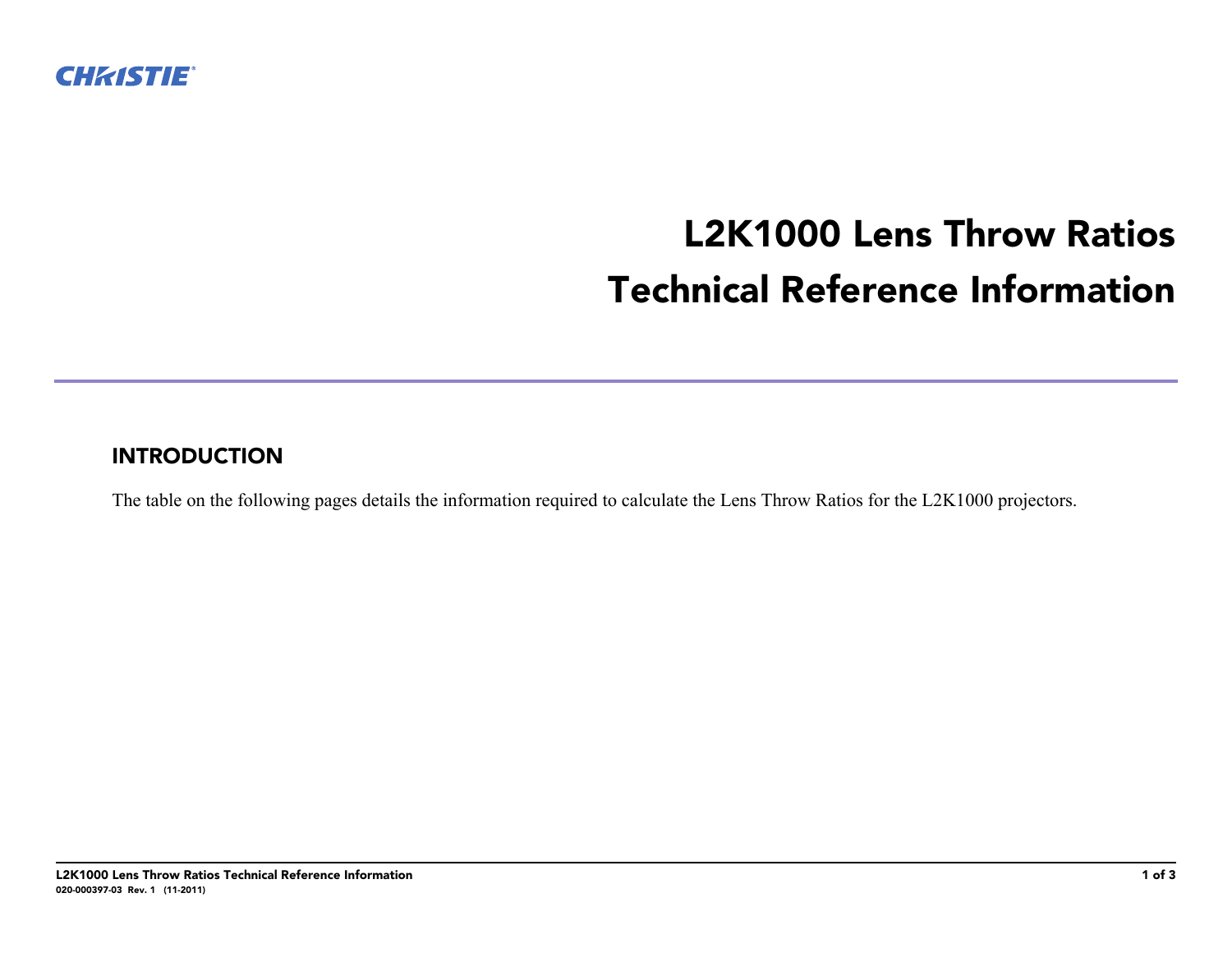| <b>L2K1000 Lens Information</b>     |                                  |                                       |                            |                              |                |  |  |  |
|-------------------------------------|----------------------------------|---------------------------------------|----------------------------|------------------------------|----------------|--|--|--|
|                                     | <b>Throw Distance Formula</b>    |                                       | <b>Vertical/Horizontal</b> | <b>Diagonal Screen Sizes</b> |                |  |  |  |
| Lens                                | <b>Standard (Inches)</b>         | Metric (cm)                           | <b>Offset</b><br>(On Axis) | <b>Standard (Inches)</b>     | Metric (cm)    |  |  |  |
| 0.8:1<br>$(38-809043-52)$           | $TD = 0.80 \times W + 1.33"$     | $TD = 0.80 \times W + 3.38 \text{cm}$ | On Axis V                  | 40" to 600"                  | 100 to 1524 cm |  |  |  |
|                                     | >>Manual Focus                   |                                       | On Axis H                  |                              |                |  |  |  |
|                                     |                                  |                                       |                            |                              |                |  |  |  |
| 0.8:1<br>$(103-135100-01)$          | $TD = 0.8 \times W + 1.33"$      | $TD = 0.8 \times W + 3.38$ cm         | On Axis V                  | 40" to 600"                  | 100 to 1524 cm |  |  |  |
|                                     | >>Manual Focus                   |                                       | On Axis H                  |                              |                |  |  |  |
|                                     |                                  |                                       |                            |                              |                |  |  |  |
| 1.2:1<br>$(38-809036-52)$           | $TD = 1.20 \times W + 0.93"$     | $TD = 1.20 \times W + 2.36$ cm        | $+/- 140\%$ V              | 40" to 600"                  | 100 to 1524 cm |  |  |  |
|                                     | >>Manual Focus                   |                                       | $+/- 18\% H$               |                              |                |  |  |  |
|                                     |                                  |                                       |                            |                              |                |  |  |  |
| 1.1-1.5:1 Zoom<br>$(103-103101-01)$ | TDmin = $1.20 \times W + 4.81$ " | TDmin = $1.20 \times W + 12.23$ cm    | $+/- 140\%$ V              | 40" to 600"                  | 100 to 1524 cm |  |  |  |
|                                     | TDmax = $1.60 \times W + 5.73"$  | TDmax = $1.60 \times W + 14.56$ cm    | $+/- 18\% H$               |                              |                |  |  |  |
|                                     |                                  |                                       |                            |                              |                |  |  |  |
| 1.5-2.0:1 Zoom<br>$(38-809094-51)$  | TDmin = $1.50 \times W + 1.95"$  | TDmin = $1.50 \times W + 4.96$ cm     | $+/- 140\%$ V              | 40" to 600"                  | 100 to 1524 cm |  |  |  |
|                                     | TDmax = $2.00 \times W + 2.02"$  | TDmax = $2.00 \times W + 5.14$ cm     | $+/- 18\% H$               |                              |                |  |  |  |
|                                     |                                  |                                       |                            |                              |                |  |  |  |
| 2.0-2.6:1 Zoom<br>$(38-809039-52)$  | TDmin = $2.00 \times W - 1.99"$  | TDmin = $2.00 \times W - 5.05$ cm     | $+/- 140\%$ V              | 40" to 600"                  | 100 to 1524 cm |  |  |  |
|                                     | TDmax = $2.60 \times W - 2.99"$  | TDmax = $2.60 \times W - 7.60$ cm     | $+/- 18\% H$               |                              |                |  |  |  |
|                                     |                                  |                                       |                            |                              |                |  |  |  |
| 2.0-2.6:1 Zoom<br>$(103-138103-01)$ | TDmin = $2.00 \times W - 1.20"$  | TDmin = $2.00 \times W - 3.05$ cm     | $+/- 140\%$ V              | 40" to 600"                  | 100 to 1524 cm |  |  |  |
|                                     | TDmax = $2.60 \times W - 1.81"$  | TDmax = $2.60 \times W - 4.60$ cm     | $+/- 18\% H$               |                              |                |  |  |  |
|                                     |                                  |                                       |                            |                              |                |  |  |  |